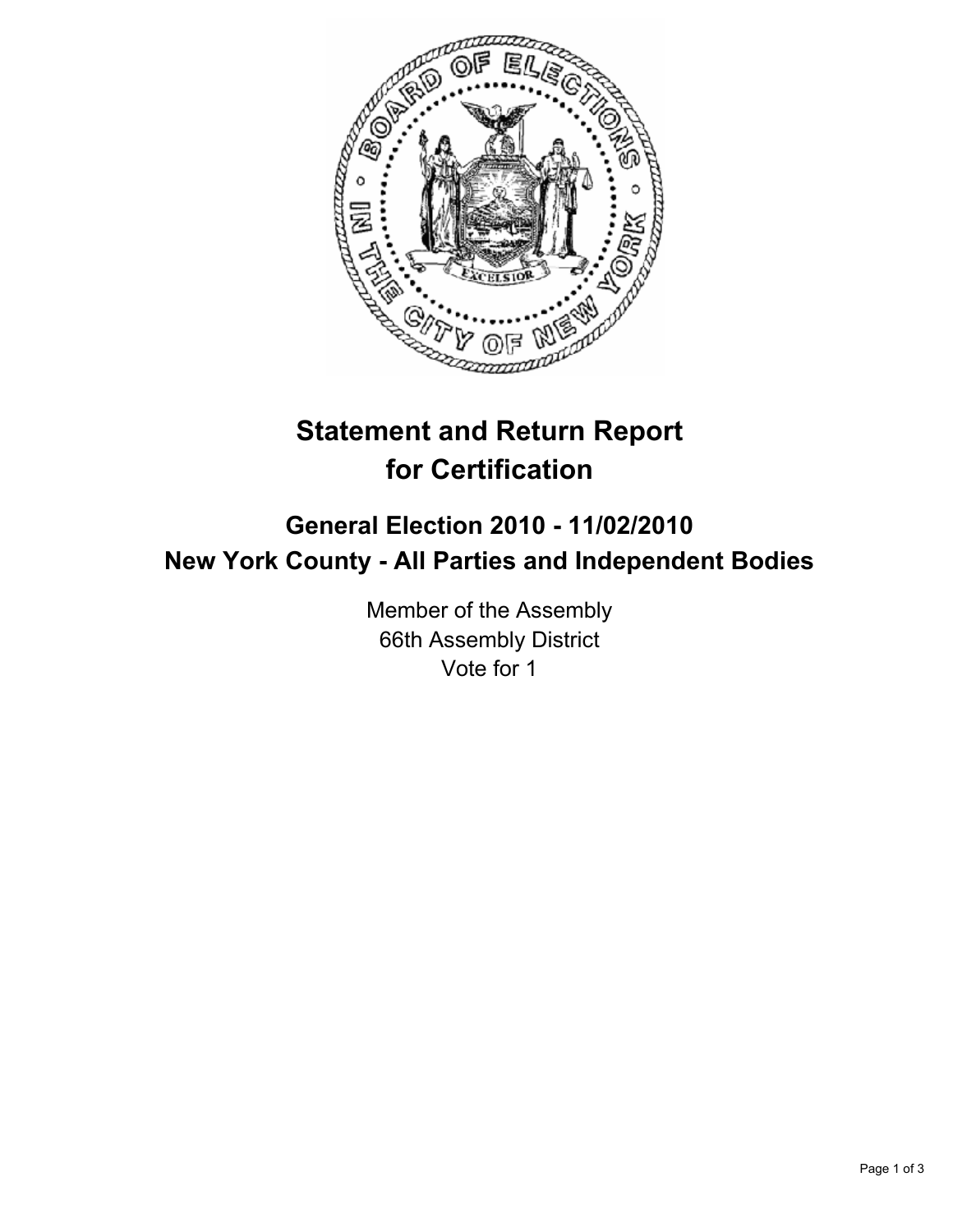

## **Assembly District 66**

| PUBLIC COUNTER                     | 33,385         |
|------------------------------------|----------------|
| <b>EMERGENCY</b>                   | 7              |
| ABSENTEE/MILITARY                  | 1,166          |
| AFFIDAVIT                          | 1,095          |
| <b>Total Ballots</b>               | 36,395         |
| DEBORAH J GLICK (DEMOCRATIC)       | 24,520         |
| WILLIAM BURAN (REPUBLICAN)         | 4,426          |
| DEBORAH J GLICK (WORKING FAMILIES) | 4,254          |
| ANYONE ELSE (WRITE-IN)             | 1              |
| ARTHUR SCHWARTZ (WRITE-IN)         | 1              |
| ASAM BLEA (WRITE-IN)               | 1              |
| BILL CLINTON (WRITE-IN)            | $\overline{c}$ |
| FULL PUBLIC FUNDING (WRITE-IN)     | 1              |
| J. NICHOLAS TAJI (WRITE-IN)        | 1              |
| JAMES MONROE (WRITE-IN)            | $\mathbf{1}$   |
| JAYNE BIGELOW (WRITE-IN)           | $\overline{c}$ |
| JULIA WILLIBRAND (WRITE-IN)        | 1              |
| KAREN SCHKO (WRITE-IN)             | 1              |
| LEWIS LEPHOM (WRITE-IN)            | 1              |
| LINE 1 THOR OLSSOH (WRITE-IN)      | 1              |
| LINE 3 NA (WRITE-IN)               | 1              |
| MICKEY MOUSE (WRITE-IN)            | 1              |
| NICK TAYLOR (WRITE-IN)             | 1              |
| NO NAME (WRITE-IN)                 | 2              |
| NO ONE (WRITE-IN)                  | 1              |
| NOBODY (WRITE-IN)                  | 1              |
| NONE (WRITE-IN)                    | 3              |
| <b>OSCAR BRETT (WRITE-IN)</b>      | 1              |
| PETER PARKER (WRITE-IN)            | $\mathbf{1}$   |
| VX (WRITE-IN)                      | 1              |
| <b>Total Votes</b>                 | 33,227         |
| Unrecorded                         | 3,168          |